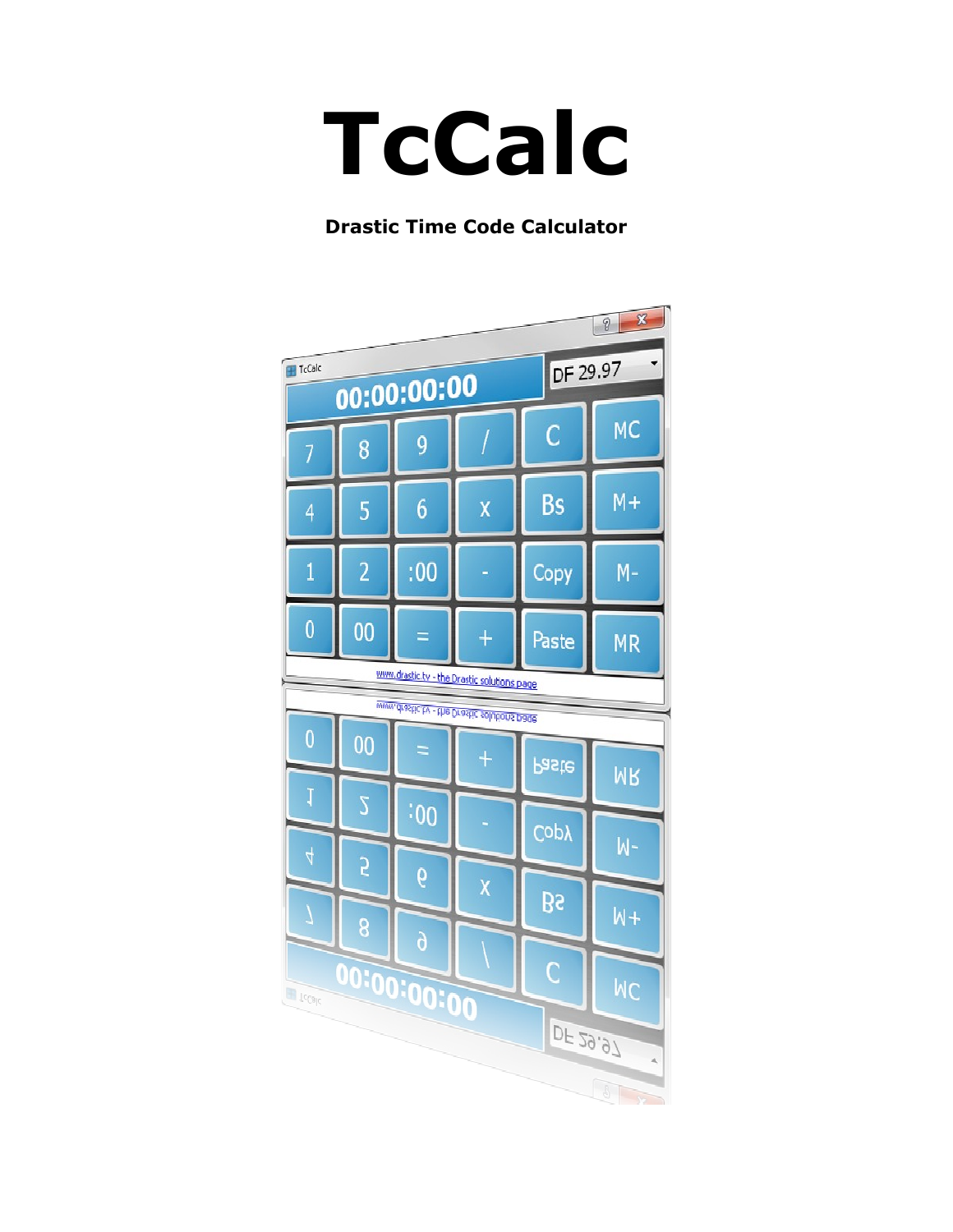#### **Table of Contents**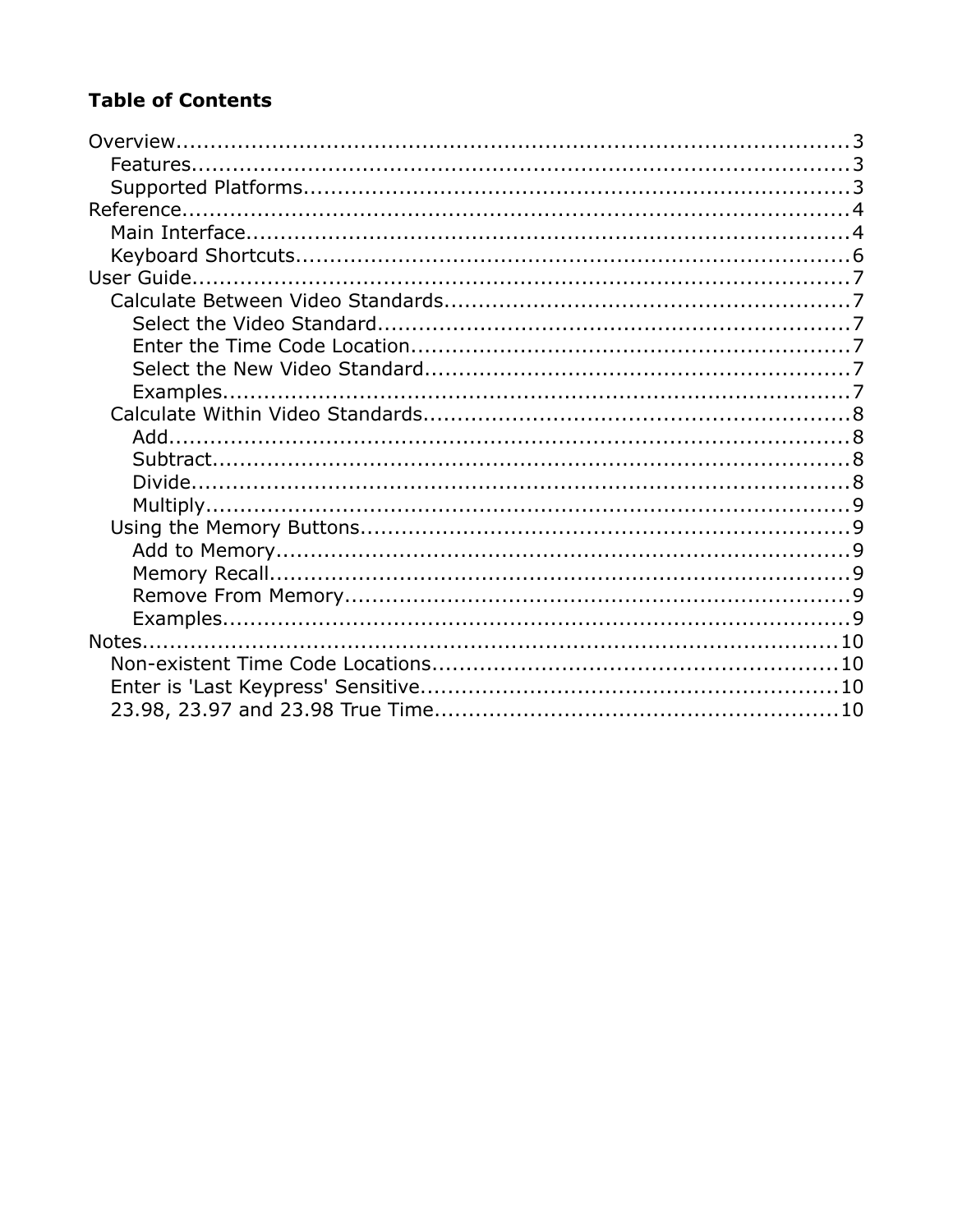# **Overview**

The first version of Drastic **TcCalc** appeared before 1995 as part of the VVCR digital disk recorder's VVG graphical user interface. Since then it has gone through many iterations, including the first standalone version (2.0) in 1995 all the way up to the current multi-platform, multidevice version 4.0.



## **Features**

**TcCalc** allows the user to select a video standard, input a time code location, select another video standard and then calculate the actual time code location this frame would be at given the new video standard.

The user may also perform mathematical calculations such as add, subtract, multiply and divide using time code values.

The values obtained from these calculations may be copied using the interface and pasted elsewhere for maximum convenience. As well, time code values stored in the buffer (the result of a copy operation outside of **TcCalc**) may be pasted into the interface and used for calculations.

# **Supported Platforms**

**TcCalc** supports 4.0 Windows XP~7 32 and 64 bit, Windows 95, 98, NT, 10, and macOS 10.5 or greater operating systems.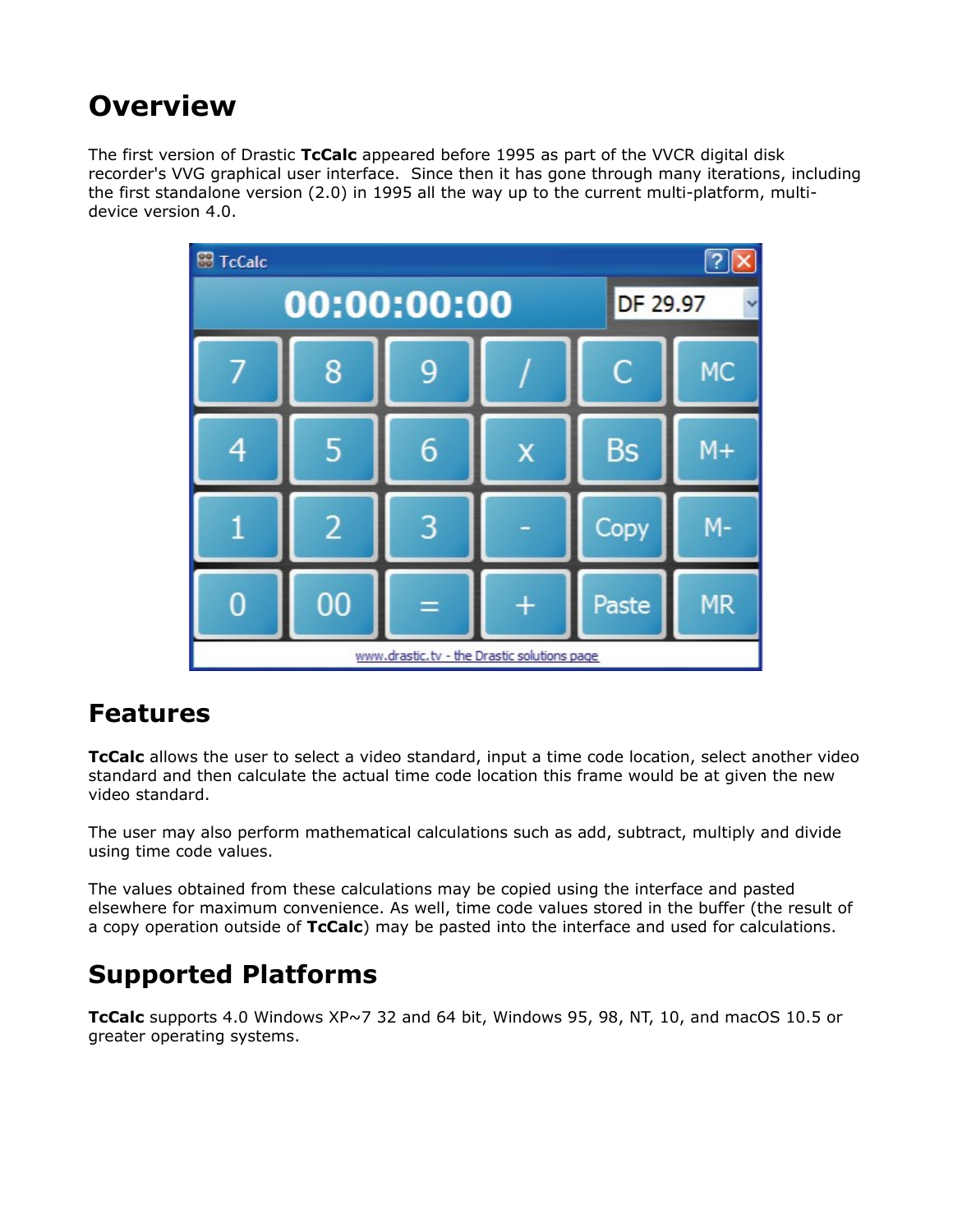# **Reference**



The following controls and displays are available in **TcCacl**.

## **Main Interface**

| 1            | <b>Time Code window</b>            | Displays the current time code value input by the user,<br>or 00:00:00:00 if no number has been entered |  |
|--------------|------------------------------------|---------------------------------------------------------------------------------------------------------|--|
| $\mathbf{2}$ | Video Standard pulldown menu       | Use the video standard pulldown menu to select the<br>video standard.                                   |  |
| 3            | <b>Number 9 key</b>                | Enter the number 9 into the time code window.                                                           |  |
| 4            | <b>Number 8 key</b>                | Enter the number 8 into the time code window.                                                           |  |
| 5            | <b>Number 7</b> key                | Enter the number 7 into the time code window.                                                           |  |
| 6            | <b>Number 6 key</b>                | Enter the number 6 into the time code window.                                                           |  |
| 7            | <b>Number 5 key</b>                | Enter the number 5 into the time code window.                                                           |  |
| 8            | <b>Number 4 key</b>                | Enter the number 4 into the time code window.                                                           |  |
| 9            | <b>Number 3 key</b>                | Enter the number 3 into the time code window.                                                           |  |
| 10           | <b>Number 2 key</b>                | Enter the number 2 into the time code window.                                                           |  |
| 11           | <b>Number 1 key</b>                | Enter the number 1 into the time code window.                                                           |  |
| 12           | <b>Equals <math>(=)</math></b> key | Display the result of a calculation in the time code                                                    |  |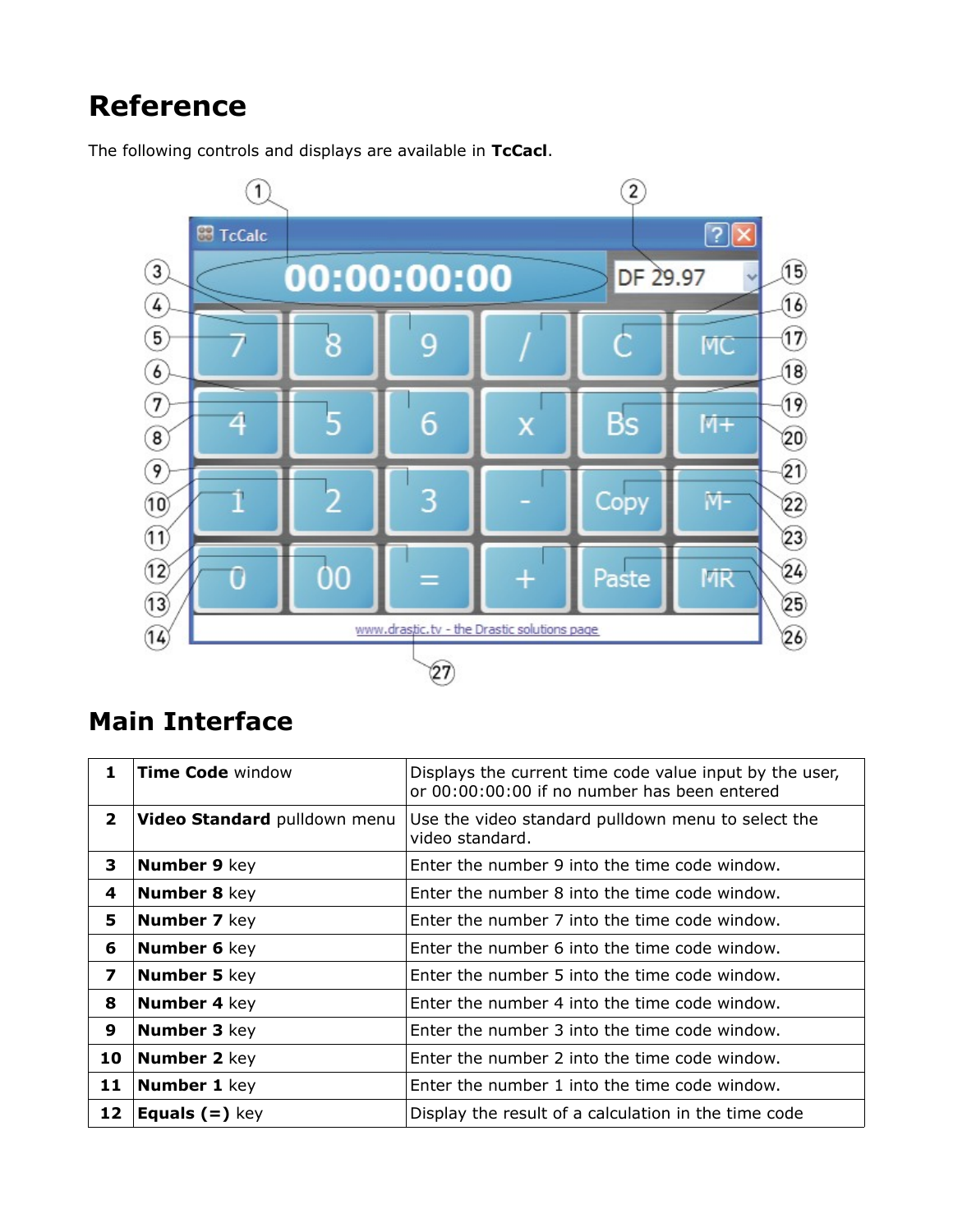|    |                                    | window.                                                                                                                                                                                                                        |
|----|------------------------------------|--------------------------------------------------------------------------------------------------------------------------------------------------------------------------------------------------------------------------------|
| 13 | Double zero (00) key               | Enter two zeroes into the time code window.                                                                                                                                                                                    |
| 14 | Zero (0) key                       | Enter the number 0 into the time code window.                                                                                                                                                                                  |
| 15 | <b>Divide <math>(</math></b> ) key | Enter a divide function.                                                                                                                                                                                                       |
| 16 | Clear (c) key                      | Clear the time code window (return to 00:00:00:00)                                                                                                                                                                             |
| 17 | <b>Memory Clear (MC) key</b>       | Clear the memory value.                                                                                                                                                                                                        |
| 18 | Multiply (X) key                   | Enter a multiply function.                                                                                                                                                                                                     |
| 19 | Back Space (Bs) key                | Back space over, or delete the previous keyboard press<br>(when entering time code values this drops the last digit<br>typed, moving everything before that to the right by one<br>digit and entering a 0 at the first digit). |
| 20 | Memory Add (M+) key                | Enter the current time code value into the memory.                                                                                                                                                                             |
| 21 | Subtract (-) key                   | Enter a subtract function.                                                                                                                                                                                                     |
| 22 | Copy key                           | Copy the value in the time code window.                                                                                                                                                                                        |
| 23 | Memory Delete (M-) key             | Remove any existing value from memory.                                                                                                                                                                                         |
| 24 | <b>Plus <math>(+)</math></b> key   | Enter a plus, or add function.                                                                                                                                                                                                 |
| 25 | Paste key                          | Paste the value from the buffer into the time code<br>window. This value would be retained from any Copy<br>function performed by the user.                                                                                    |
| 26 | <b>Memory Recall (MR) key</b>      | Enter the memory value into the equation.                                                                                                                                                                                      |
| 27 | <b>Drastic software link</b>       | This area cycles through a list of various links the user<br>might select to download Drastic software.                                                                                                                        |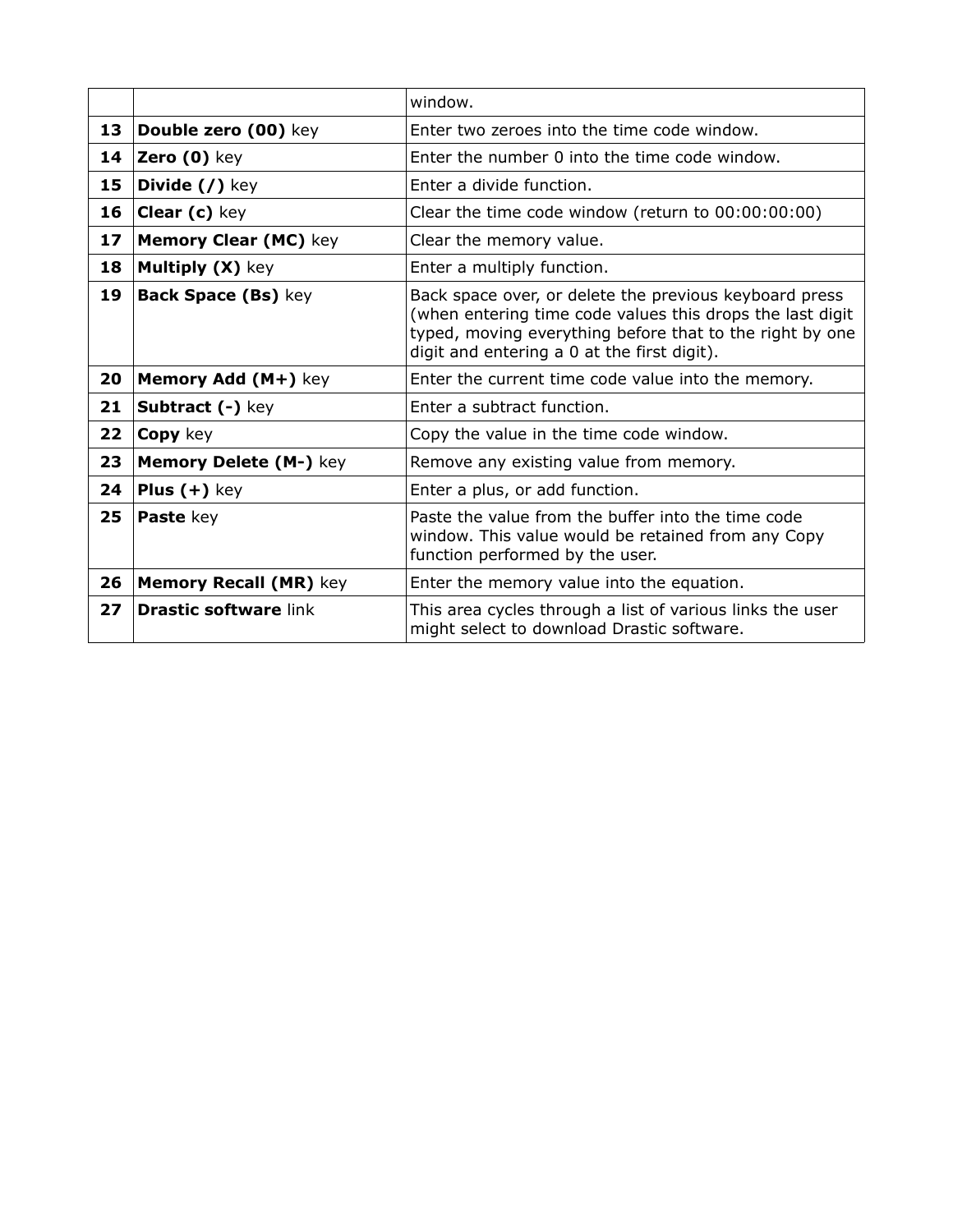# **Keyboard Shortcuts**

| 09                      | Number keys                             |
|-------------------------|-----------------------------------------|
|                         | 00 (double zero)                        |
| $\ddot{}$               | Plus, or Add                            |
|                         | Minus, or Subtract                      |
| *                       | Multiply                                |
|                         | <b>Divide</b>                           |
| Ξ                       | Equals                                  |
| $C$ (CTRL-C)            | Copy to clipboard                       |
| $V$ (CTRL-V)            | Paste from clipboard                    |
| M                       | Memory +                                |
| R                       | Memory recall                           |
| J                       | Memory -                                |
| X                       | Memory clear                            |
| $Z$ or $\le$ Esc $>$    | Clear                                   |
| <backspace></backspace> | Delete last digit                       |
| $F4$ or I               | Frame video standard                    |
| F5 or F                 | Film 24 fps (also 23.98) video standard |
| F6 or P                 | PAL 25 fps video standard               |
| F7 or D                 | Drop frame 29.97 video standard         |
| F8 or N                 | Non drop frame 30 video standard        |
| F9 or O                 | PAL 50 fps video standard               |
| <b>F10 or S</b>         | Drop frame 59.94 fps video standard     |
| F11 or B                | Non drop frame 60 fps video standard    |
| Q                       | Quit                                    |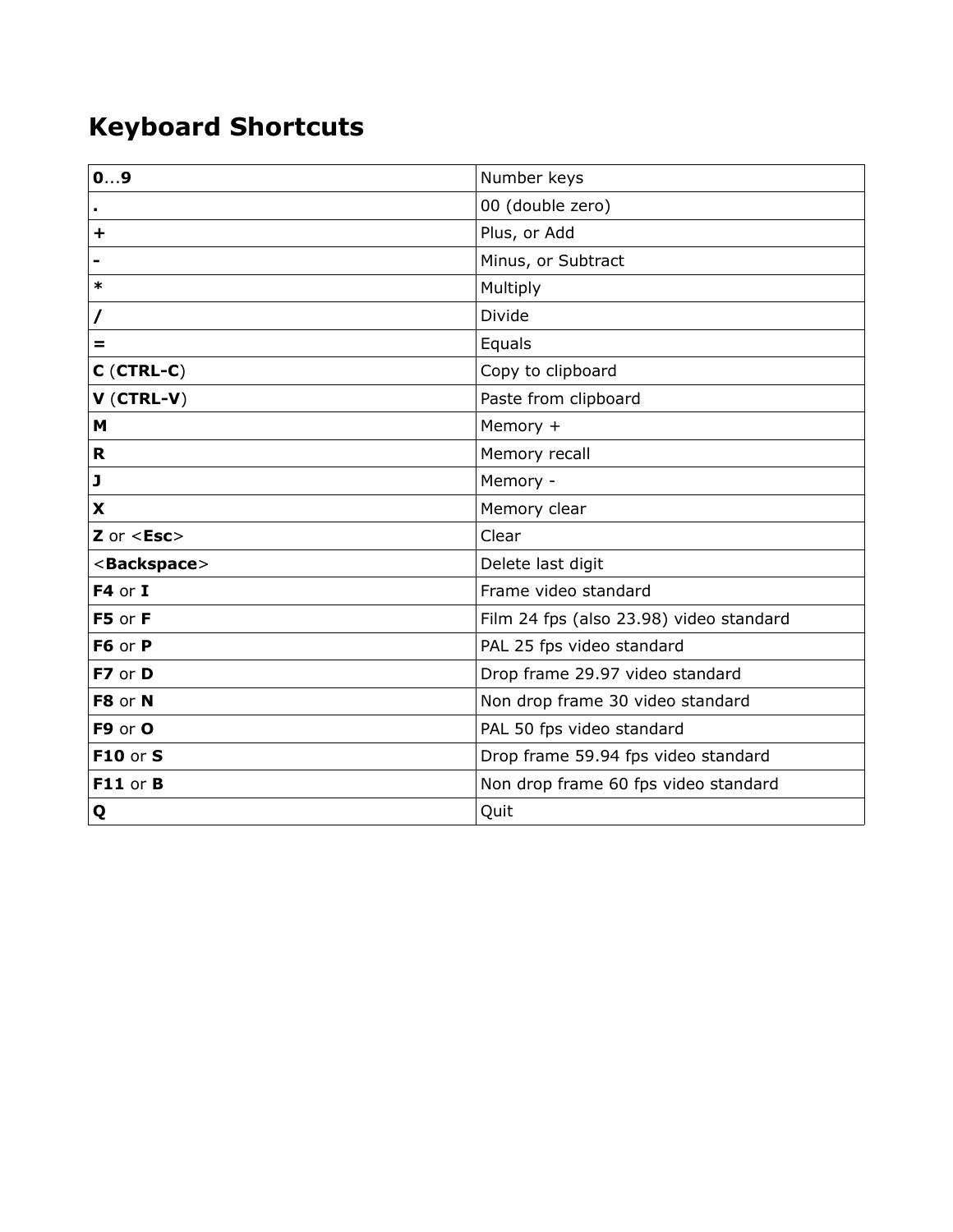# **User Guide**

## **Calculate Between Video Standards**

Here is how to input a known time code location from one video standard and calculate where the same frame would occur in another video standard.

#### **Select the Video Standard**

To calculate the number of frames required to fill the same amount of time between differing video standards, start with the known video standard. Available standards include: **Frame**, **23.98, 23.98 True Time, Film 24**, **PAL 25**, **DF 29.97**, **NDF 30**, **PAL 50**, **DF 59.94** and **NDF 60**. Use the **Video Standard** pulldown menu to select the correct standard.

#### **Enter the Time Code Location**

Now that the correct video standard has been set, enter the time code value which is under consideration. Pressing the number keys or using the numbers in the keyboard shortcuts populates the time code window with your time code location. If you have copied a time code value from another application, pressing the **Paste** button will also work.

#### **Select the New Video Standard**

After the above two steps have been taken (you have the correct video standard and the time code value entered), use the **Video Standard** pulldown menu to select the other video standard, or the video standard whose time code value needs to be calculated. Once selected, the new time code value will be displayed in the time code window.

#### **Examples**

**Example 1:** Drop frame 29.97 to non-drop frame Use the **Video Standard** pulldown menu to select **DF 29.97**. Enter the time code value **00:10:00:01**. Use the **Video Standard** pulldown menu to select **NDF 30**. The time code window now should display **00:09:59:13**.

**Example 2**: PAL 25 to PAL 50

Use the **Video Standard** pulldown menu to select **PAL 25**. Enter the time code value **00:10:00:01**. Use the **Video Standard** pulldown menu to select **PAL 50**. The time code window now should display **00:05:00:01**.

In fact, each of the available video standards will be available for the known video standard/time code value the user has input at the beginning of the operation.

**Example 3**: Drop frame 29.97 to everything else Use the **Video Standard** pulldown menu to select **DF 29.97**. Enter the time code value **00:10:00:01**. Using the **Video Standard** pulldown menu: Select **Frame** and the time code window now should display **17983**. Select **Film 24** and the time code window now should display **00:12:29:07**. Select **PAL 25** and the time code window should now display **00:11:59:08**.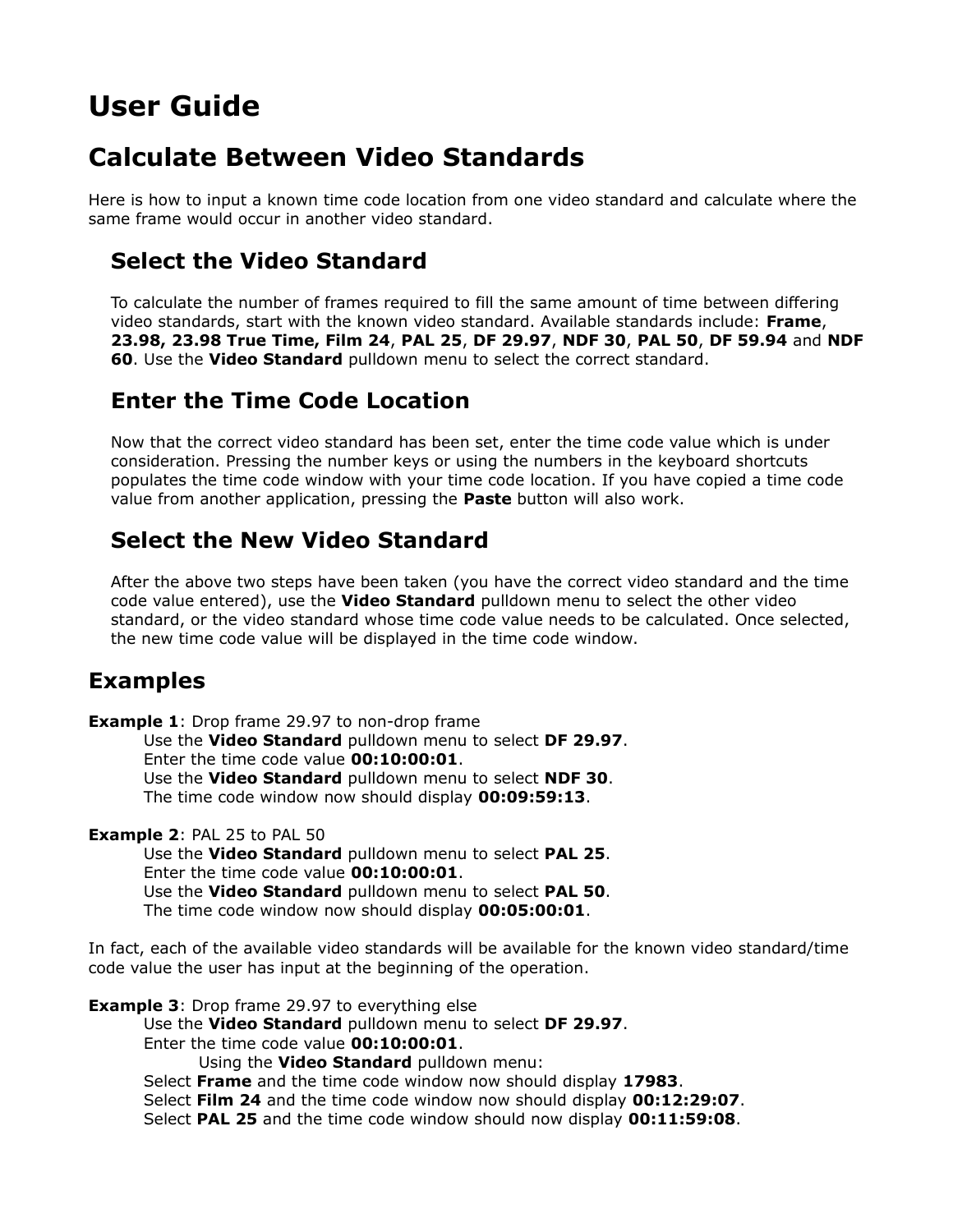Select **NDF 30** and the time code window now should display **00:09:59:13**. Select **PAL 50** and the time code window should now display **00:05:59:33**. Select **DF 59.94** and the time code window should now display **00:05:00:03**. Select **NDF 60** and the time code window should now display **00:04:59:43**.

## **Calculate Within Video Standards**

There may be occasions where the user would want to add, subtract, divide or multiply time code values within the same video standard.

#### **Add**

Add to obtain the duration of multiple clips which for example may need to be combined into a playlist or timeline.

Use the pulldown menu to set the video standard being used. Enter the first time code value. Press the **+** (**Add**) button. Enter the second time code value. Press the **=** (**Equals**) button. The new time code value should be displayed, being the length of both clips combined. This result would be available in all the other video standards as well. The user could add as many values as needed (value  $+$  value  $+$  value  $+$  etc.) then press  $=$  (Equals) once all of the values had been entered. In this case TcCalc would keep a running total as values were entered.

#### **Subtract**

Subtract to obtain the duration of a clip where a portion would be edited out, such as in a sub-clip.

Use the pulldown menu to set the video standard being used.

Enter the time code value of the clip.

Press the **–** (**Subtract**) button.

Enter the duration of the sub-clip.

Press the **=** (**Equals**) button.

The new time code value should be displayed, being the length of the clip minus the subclip. This result would be available in all the other video standards as well. **TcCalc** prefers its subtraction calculations to be discrete, so if you need to subtract multiple values from one (presumably larger) value, press the **=** (**Equals**) button after each subtraction calculation.

#### **Divide**

Divide to obtain the duration of a clip (or clips) which has (or have) been split into equal length sub-clips.

Use the pulldown menu to set the video standard being used.

Press the **/** (**Divide**) button.

Enter the number of equal length pieces the clip is being divided into (for example if you want make three equal length sub-clips, press the **3** button or enter **3** using the number keys on the keyboard).

#### Press the **=** (**Equals**) button.

The new time code value should be displayed, being a fraction of the main clip. **TcCalc** prefers its division calculations to be discrete, so if you need to divide a value more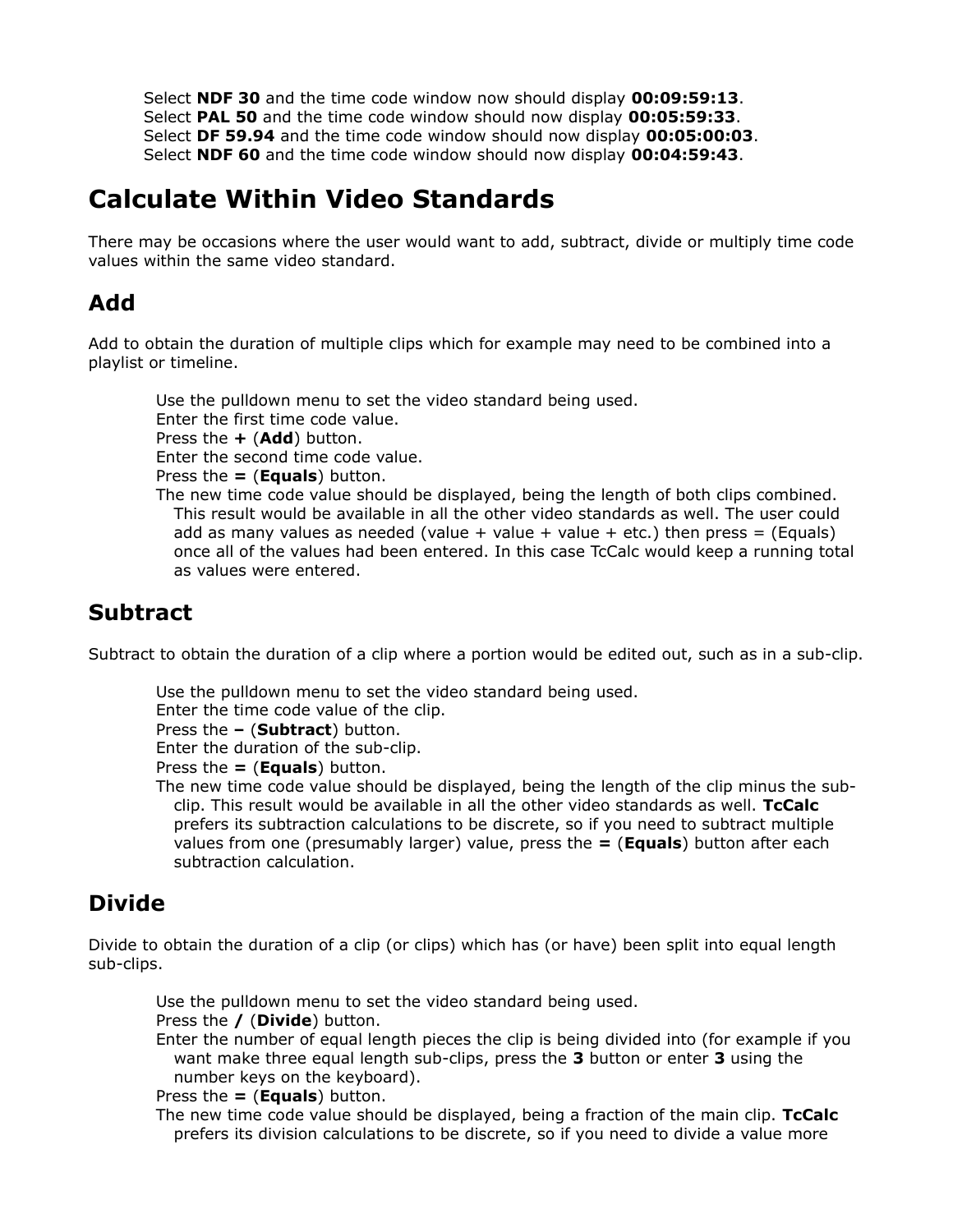than once, press the **=** (**Equals**) button after each division calculation.

#### **Multiply**

Multiply to obtain the total duration of multiple same length clips.

Use the pulldown menu to set the video standard being used. Press the **X** (**Multiply**) button. Enter the number of equal length clips being considered (for example if you want to combine three equal length clips, press the **3** button or enter **3** using the number keys on the keyboard)

Press the **=** (**Equals**) button.

The new time code value should be displayed, being a multiple of the main clip. **TcCalc** prefers its multiply calculations to be discrete, so if you need to multiply a value more than once, press the **=** (**Equals**) button after each multiplication calculation.

## **Using the Memory Buttons**

The user may wish to store a time code value in the memory area, especially for common values or repetitive tasks.

#### **Add to Memory**

Once a useful time code value has been entered into the **Time Code** window, press the **M+**  button (or the **M** on the keyboard) to add it into memory.

#### **Memory Recall**

Once a time code value has been entered into memory, it may be recalled by pressing the **MR** button (or the **R** on the keyboard).

#### **Remove From Memory**

Once a time code value in memory is no longer needed, it may be removed by pressing the **M-** button (or the **J** on the keyboard). Keep in mind that values contained in memory are also deleted when the **TcCalc** application is closed.

#### **Examples**

Perhaps your company uses a 32 second clip to brand its programming at the start of each show. Once the 32 second value has been entered into memory, the length of the program plus the length of the branding clip can be easily calculated.

Enter 32 seconds (00:00:32:00) into the time code window Press the **M+** (add to memory) button to add this value into memory When want to add this value to a known clip length, press MR (memory recall) Press the **+** (add) button Enter the value of the known clip length Press the **=** (equals) button

Perhaps the same clip is inserted dynamically to stitch scenes together. In this case the clip is left in memory and the clips that comprise the program may be added conveniently.

Enter 32 seconds (00:00:32:00) into the time code window Press the **M+** (add to memory) button to add this value into memory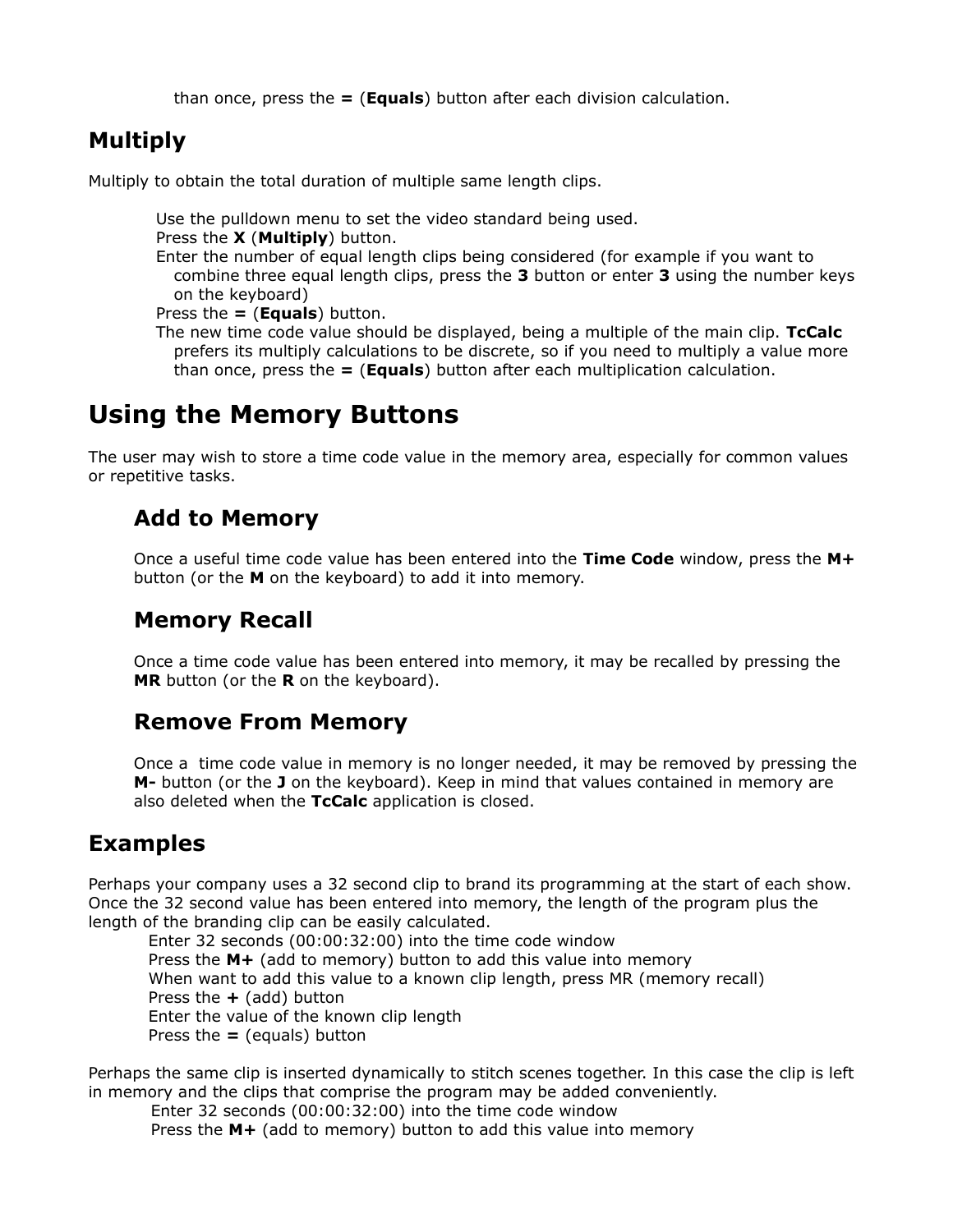```
Add a few clips (time code value + time code value etc.)
Press the + (add) button
Press the MR (memory recall) button
Add a few more clips (+ time code value + time code value etc.)
Each time the memory value is needed it may be entered into the equation simply by 
   pressing the MR (memory recall) button
Press the = (equals) button once all values have been entered
```
# **Notes**

# **Non-existent Time Code Locations**

Specific time code locations may not actually exist, depending on the video standard being used. For example, if you enter a drop frame 29.97 time code location of 6 minutes (00:06:00:00) and press the **Equals** button you will notice it has been recalculated to 00:05:59:28. This is due to the fact that the frame that would have been at 6 minutes is one of the frames that is 'dropped', or omitted in drop frame time code.

You can check whether a frame would occur or not by selecting a video standard, entering the time code location, then pressing the **Enter** button.

## **Enter is 'Last Keypress' Sensitive**

When using keyboard shortcuts such as the number pad for entering numbers, or **Z** for **Clear**, you should be aware that the **Enter** key on the keyboard presses any highlighted button on the interface. Also, the last keypress remains highlighted. So if for example if the last button on the interface pressed was 5, each time you pressed the **Enter** key on the keyboard after that it would enter another 5.

## **23.98, 23.97 and 23.98 True Time**

The time code terms '23.98' and '23.97' refer to the same time base: 24000/1001. This time base is useful when converting between NTSC rate video (SD or HD 29.97 or 30000/1001) and film like rates (24000/1001). The original purpose of using 29.97 versus 30 was to avoid direct interference from the mains lines in the US and Canada which run at 60 Hz. To make sure there was not a constant offset, the rate of 30/1.001 was chosen, giving us a frame rate of roughly 29.97. When converting between this rate and film rates, it is much easier to use a 1.001 divisor then convert directly to 24, so 23.98 was born.

The time code used for 23.98 editing is actually 24 fps based time code with no 'drop frame' to compensate for the 0.001 difference between the frame rates. This is the same as using NDF time code when editing in 29.97. There is a slow drift between real time and the time code. Unfortunately, there is no DF equivalent for 23.98, so there is no way to have 100% real time accurate time code. The 23.98 time code is the exact same math as the 24.

TcCalc provides a mode for calculating true length at 23.98. This mode is called 23 TT or 23.98 True Time. While this is very useful for figuring out exact time over longer periods, it should not be used to calculate time code in 23.98 as it will not be accurate to your editing equipment. It is provided as a tool for run time only.